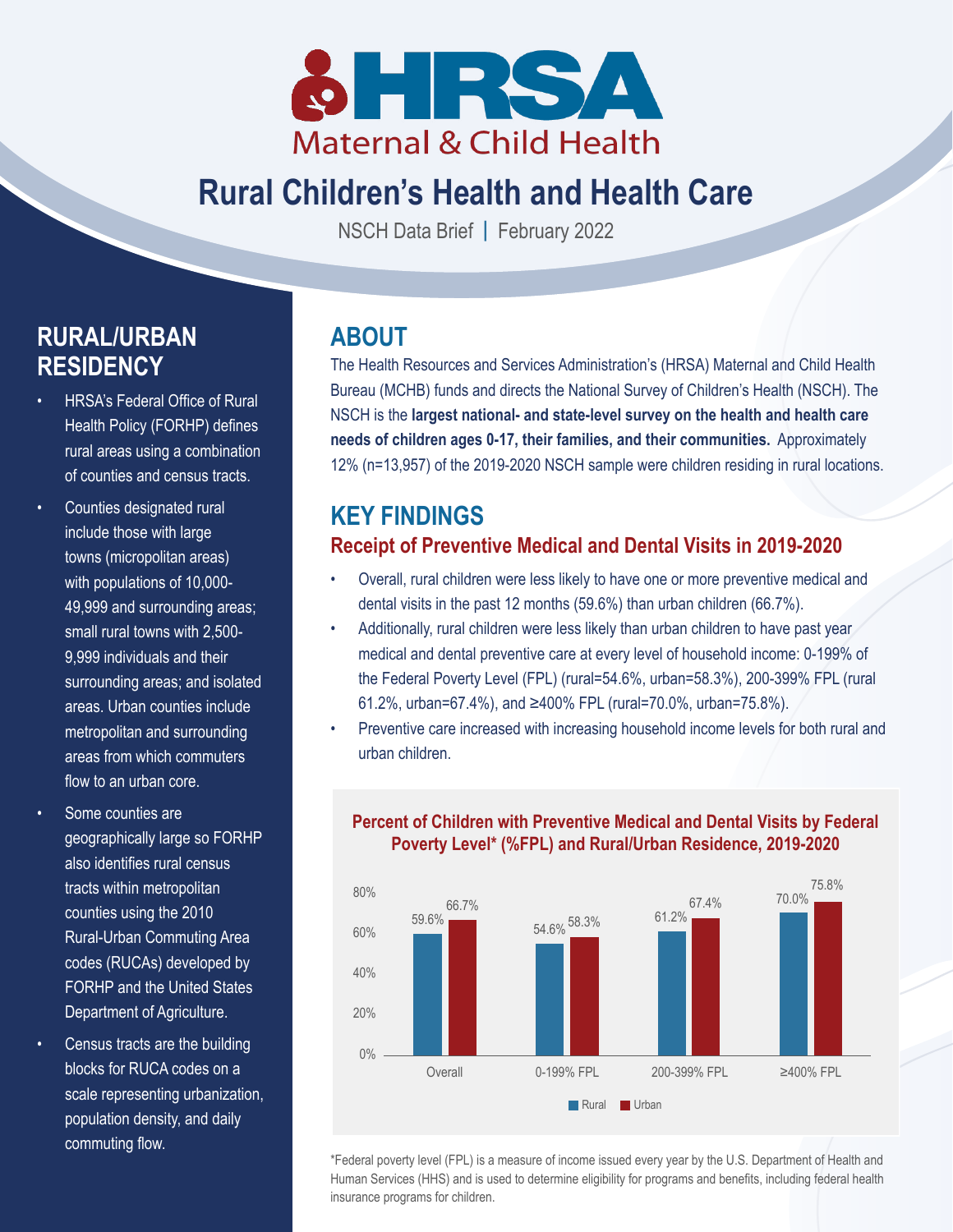### **Adverse Childhood Experiences**

- Adverse childhood experiences (ACEs) are defined as stressful or traumatic events that occur during childhood and are strongly related to a wide range of health problems throughout a person's lifetime, with multiple ACEs increasing the risk of poor health. NSCH collects data on nine ACEs.
- Nearly half (46.4%) of rural children had at least one ACE compared to 38.9% of urban children.
- Seven out of nine ACEs were more common among rural children compared to urban children. These included: "had a hard time covering the basics, like food or housing, on the family's income" (rural=51.0%, urban=44.8%), "parent/guardian divorced or separated" (rural=27.9%, urban=22.6%), "lived with anyone with an alcohol/drug problem" (rural=12.7%, urban=8.1%), "parent/guardian served time in jail" (rural=11.6%, urban=6.4%), "lived with anyone who was mentally ill, suicidal, or severely depressed" (rural=10.4%, urban=8.3%), "saw or heard parents slap, hit, kick, punch one another in the home" (rural=7.9%, urban=5.1%) and had a "parent or guardian who died" (rural=3.9%, urban=2.8%).



#### **Percent of Children with Adverse Childhood Experiences (ACEs) by Rural/Urban Residence, 2019-2020**